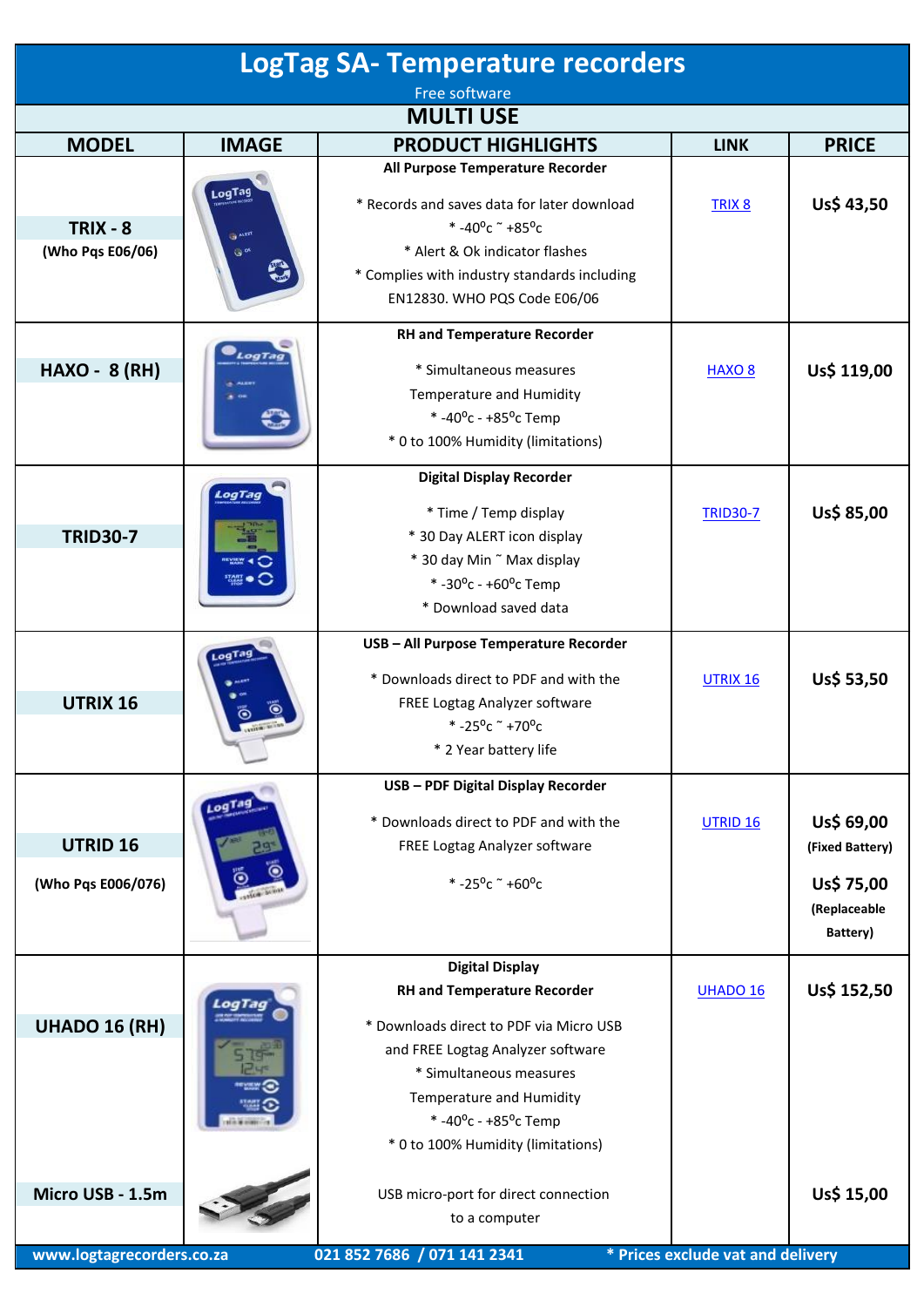| <b>MULTI USE - Continued</b>            |                                                                   |                                                                      |                                   |                           |
|-----------------------------------------|-------------------------------------------------------------------|----------------------------------------------------------------------|-----------------------------------|---------------------------|
| <b>MODEL</b>                            | <b>IMAGE</b>                                                      | <b>PRODUCT HIGHLIGHTS</b>                                            | <b>LINK</b>                       | <b>PRICE</b>              |
|                                         |                                                                   | <b>Digital Display Recorder</b>                                      |                                   |                           |
| <b>TRED30-16R</b>                       |                                                                   | * Audible alarm                                                      | <b>TRED30-16R</b>                 | Us\$ 116,50               |
|                                         |                                                                   | * 30 Day Digital display alerts / Min ~ Max                          |                                   |                           |
| <b>TRED30-16R KIT</b>                   |                                                                   | * External probe capable (excl.)                                     |                                   | <u>KIT</u>                |
| (Logger, ST100K, WMB)                   |                                                                   | *Replaceable battery unit                                            |                                   | Us\$ 151,50               |
|                                         |                                                                   | * -40 $^{\circ}$ c - +99 $^{\circ}$ c Temp                           |                                   |                           |
| <b>Cradle Required</b>                  |                                                                   | * Downloads saved data                                               |                                   |                           |
|                                         |                                                                   | Digital Display with                                                 |                                   |                           |
| UTRED16-F                               | LogTag                                                            | <b>External Probe Capacity</b>                                       | UTRED16-F                         | Us\$ 79,50                |
|                                         |                                                                   | * Records Temperature using an                                       |                                   |                           |
| <b>UTRED16-F KIT</b>                    |                                                                   | external probe (excl.)                                               |                                   |                           |
| (Recorder, ST100S -15                   |                                                                   | * Downloads via USB - PDF                                            |                                   | <b>KIT</b>                |
| Probe and WMB)                          |                                                                   | and FREE Logtag Analyzer software                                    |                                   | Us\$ 114,50               |
|                                         |                                                                   | * -40°c $\degree$ +99°c                                              |                                   |                           |
|                                         |                                                                   | Large PDF Digital Display                                            |                                   |                           |
| <b>UTRED30-16</b>                       |                                                                   | <b>External Probe Capacity</b>                                       | <b>UTRED30-16</b>                 | Us\$ 159,50               |
|                                         |                                                                   |                                                                      |                                   |                           |
|                                         | 129                                                               | * Large easy to read display screen                                  |                                   |                           |
| UTRED30-16 KIT<br>(Recorder, ST100S -15 | $\begin{matrix} 1 & 1 & 1 \\ 1 & 1 & 1 \\ 1 & 1 & 1 \end{matrix}$ | * Records Temperature using an                                       |                                   |                           |
| Probe and WMB)                          |                                                                   | external probe (excl.)<br>* Downloads with USB cable                 |                                   |                           |
|                                         |                                                                   | *Replaceable battery unit                                            |                                   | <u>KIT</u><br>Us\$ 194,50 |
|                                         |                                                                   | * -40°c $\degree$ +99°c                                              |                                   |                           |
|                                         |                                                                   |                                                                      |                                   |                           |
|                                         |                                                                   | <b>Temperature Recorder with</b>                                     |                                   |                           |
|                                         |                                                                   | <b>External Probe Capacity</b>                                       |                                   |                           |
| TREX <sub>8</sub>                       |                                                                   | * Records Temperature using as                                       | TREX <sub>8</sub>                 | Us\$ 76,50                |
|                                         |                                                                   | external probe (excl.)                                               |                                   |                           |
|                                         |                                                                   | *-40°c $+85$ °c                                                      |                                   |                           |
|                                         | LogTag                                                            | <b>Temperature Recorder</b>                                          |                                   |                           |
|                                         | <b>Hack</b>                                                       | (Includes: UTRED / Probe / Bracket)                                  | <b>UTRED WIFI</b>                 | Us\$ 326,50               |
|                                         | <b>19- 129</b>                                                    | *Real time WiFi to LTO (Cloud) - subscription                        |                                   |                           |
| <b>UTRED-WIFI KIT</b>                   | <b>8 8 8</b>                                                      | * Email & SMS Alert                                                  |                                   |                           |
|                                         |                                                                   | * USB & Battery Power                                                |                                   | Us\$ 90,00                |
|                                         |                                                                   | * Remote Online Access<br>* -40 $^{\circ}$ c - +99 $^{\circ}$ c Temp |                                   | x 24m<br><b>Subs</b>      |
|                                         |                                                                   | Desktop WiFi Cradle to LTO                                           |                                   |                           |
|                                         |                                                                   |                                                                      |                                   |                           |
|                                         |                                                                   | * Use LTI-WiFi to download data to LTO without                       | <b>WIFI CRADLE</b>                | Us\$ 151,50               |
| <b>WIFI CRADLE</b>                      |                                                                   | access to a computer and installed software                          |                                   |                           |
|                                         |                                                                   | * Accepts any standard Logtag data logger with                       |                                   |                           |
|                                         |                                                                   | 3 silver contact pins on rear case                                   |                                   |                           |
|                                         |                                                                   | Wall Mounted Cradle to LTO                                           |                                   |                           |
| <b>WiFi WMB</b>                         |                                                                   | (LTO) Logtag online - Cloud based data                               | <b>WIFI WMB</b>                   | Us\$ 179,50               |
|                                         |                                                                   | storage & remote monitoring-<br>POA                                  |                                   |                           |
|                                         |                                                                   |                                                                      |                                   |                           |
| www.logtagrecorders.co.za               |                                                                   | 021 852 7686 / 071 141 2341                                          | * Prices exclude vat and delivery |                           |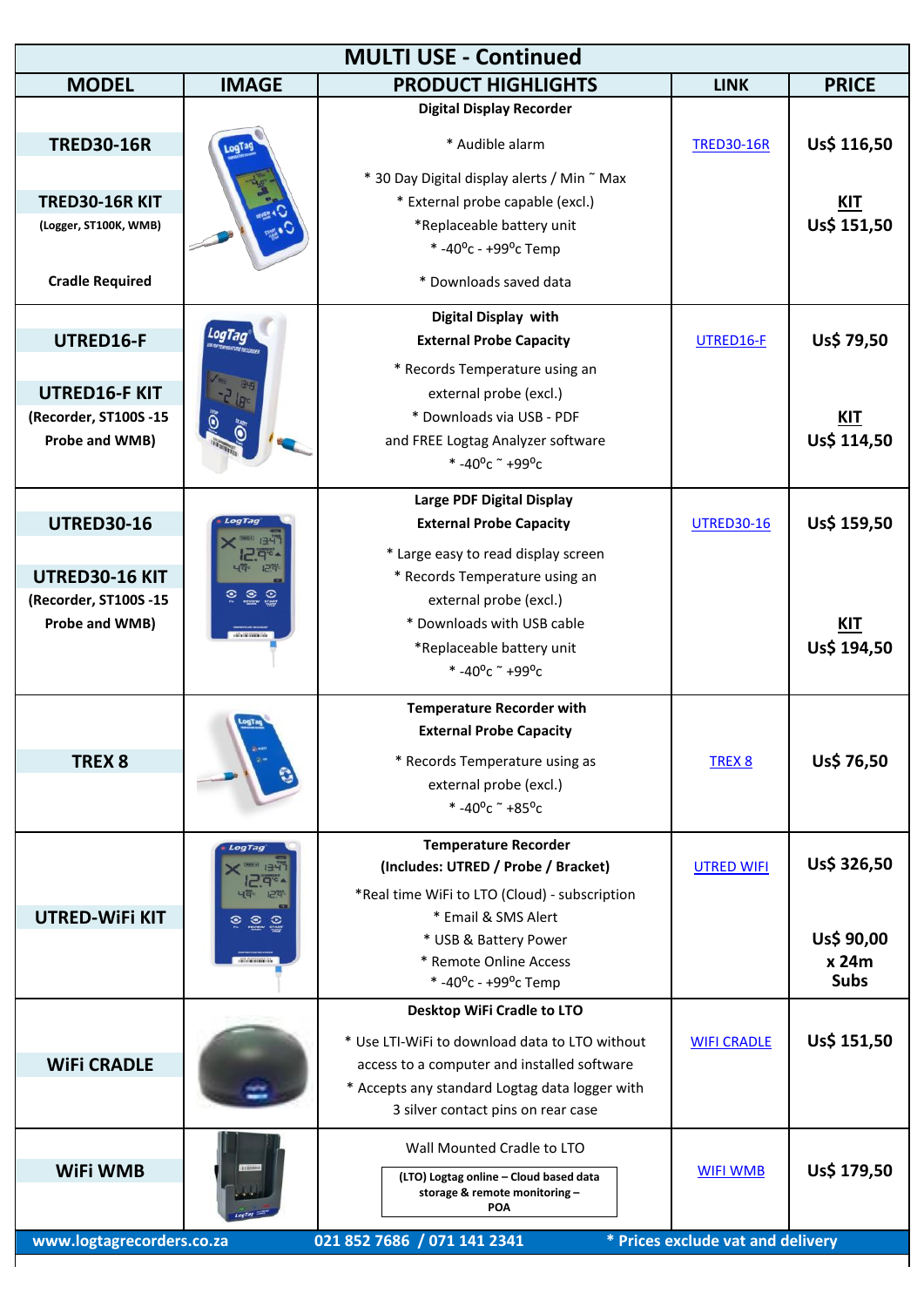| <b>MULTI USE - Continued</b>                                                       |                                   |                                                                                                                                                                                                                               |                                                    |                                                                 |  |
|------------------------------------------------------------------------------------|-----------------------------------|-------------------------------------------------------------------------------------------------------------------------------------------------------------------------------------------------------------------------------|----------------------------------------------------|-----------------------------------------------------------------|--|
| <b>MODEL</b>                                                                       | <b>IMAGE</b>                      | <b>PRODUCT HIGHLIGHTS</b>                                                                                                                                                                                                     | <b>LINK</b>                                        | <b>PRICE</b>                                                    |  |
| TRIL <sub>8</sub>                                                                  | LogTag                            | Low Temperature Recorder<br>* Dry Ice "Probe-less" Temperature recorder<br>$* -80^{\circ}$ c ~ +40°c<br>* Records and saves data for later download<br>* Alert & Ok indicator flashes                                         | <b>TRIL 8</b>                                      | Us\$ 99,00                                                      |  |
| <b>TREL 8</b><br><b>TREL 8 KIT</b><br>(Recorder, ST10 Prode<br>and WMB)            |                                   | <b>Low Temperature Recorder</b><br>* Records Temperature<br>using an external probe (excl.)<br>$* -80^{\circ}$ c ~ +40°c<br>* Alert & Ok indicator flashes<br>* Records and saves data for later download                     | TREL <sub>8</sub>                                  | Us\$ 54,00<br><b>KIT</b><br>Us\$ 89,00                          |  |
| <b>TREL30-16</b><br><b>TREL30-16 KIT</b><br>(Recorder, ST10S -30<br>Probe and WMB) |                                   | <b>Low Temperature Recorder</b><br><b>Digital Display Recorder</b><br>* Audible alarm<br>* Records Temperature<br>using an external probe (excl.)<br>$* -80^{\circ}$ c ~ +40°c<br>* Records and saves data for later download | <b>TREL30-16</b>                                   | Us\$ 86,50<br><b>KIT</b><br>Us\$ 121,50                         |  |
| <b>UTREL 16</b><br><b>UTREL-16 KIT</b><br>(UTREL + Probe + WMB)                    |                                   | <b>Low Temperature Recorder</b><br><b>Digital Display Recorder</b><br>* Records Temperature<br>using an external probe (excl.)<br>$*$ -90:c $*$ +40:c<br>* Downloads via USB - PDF<br>and FREE Logtag Analyzer software       | <b>UTREL-16</b>                                    | Us\$ 65,50<br><u>KIT</u><br>Us\$ 100,00                         |  |
| <b>UTREL 30-16</b><br>UTREL30-16 KIT<br>(UTREL + Probe +WMB)                       | <b>BR</b> <sub>r</sub> -57<br>999 | Low Temperature Recorder<br><b>Digital Display Recorder</b><br>* Records Temperature<br>using an external probe (excl.)<br>$* -90: c *40: c$<br>* Downloads via USB - PDF                                                     | <b>UTREL30-16</b>                                  | Us\$ 165,50<br><b>KIT</b><br>Us\$ 200,00                        |  |
| UTREL 30 - WiFi<br>(UTREL + Probe +WMB)                                            | ော ေ                              | <b>Low Temperature Recorder</b><br>*Real time WiFi to LTO (Cloud) - subscription<br>* Email & SMS Alert<br>* USB & Battery Power<br>* Remote Online Access<br>$* -90$ :c $* +40$ :c                                           | <b>UTREL 30 WiFi</b>                               | <u>KIT</u><br>Us\$ 326,50<br>Us\$ 90,00<br>x 24m<br><b>Subs</b> |  |
| <b>iSO Tag</b><br>(Who Pqs E006/038)<br>www.logtagrecorders.co.za                  | iso Tag<br><b>U. Brunitin</b>     | <b>Freeze Indicator</b><br>* Irreversible indicator < 0°c<br>* Single Trip recorder<br>* $-0^{\circ}$ c ~ $+8^{\circ}$ c<br>021 852 7686 / 071 141 2341                                                                       | <b>ISOTAG</b><br>* Prices exclude vat and delivery | Us\$ 19,50                                                      |  |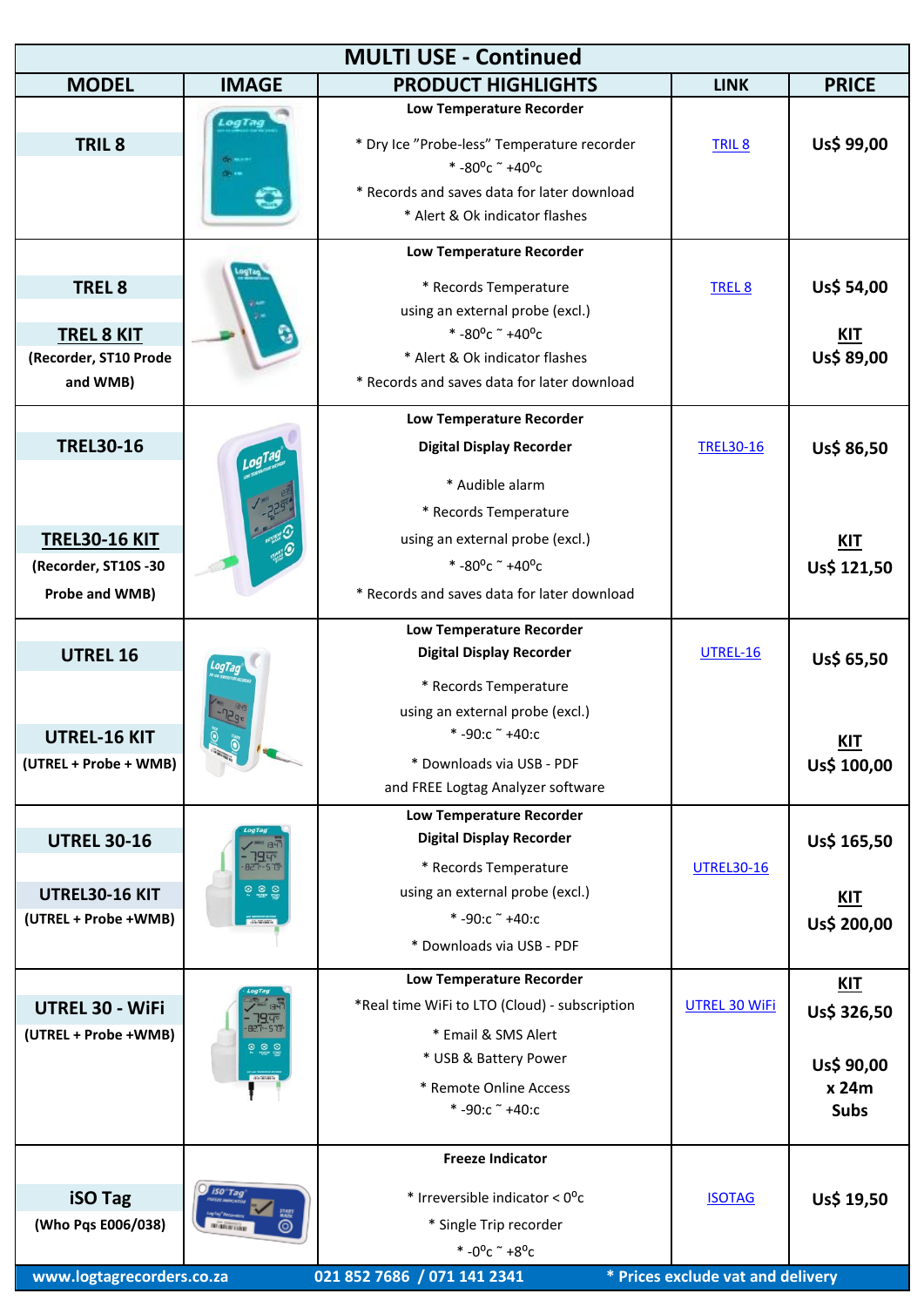| <b>MULTI USE - Continued</b> |                                                                                                                                        |                                                                                                                   |               |              |  |
|------------------------------|----------------------------------------------------------------------------------------------------------------------------------------|-------------------------------------------------------------------------------------------------------------------|---------------|--------------|--|
| <b>MODEL</b>                 | <b>IMAGE</b>                                                                                                                           | <b>PRODUCT HIGHLIGHTS</b>                                                                                         | <b>LINK</b>   | <b>PRICE</b> |  |
|                              |                                                                                                                                        | Pre Configured 30 day                                                                                             |               |              |  |
| <b>VAXTAG</b>                | LogTag<br>vaxtaq<br>NE REPORTED THEFTA THE RECKL                                                                                       | <b>Digital Display Recorder</b>                                                                                   | <b>VAXTAG</b> | Us\$ 65,50   |  |
| (Who Pqs E006/TR06.3)        | $\begin{bmatrix} \mathbf{u}_1 \\ \mathbf{u}_2 \\ \mathbf{u}_3 \\ \mathbf{u}_4 \end{bmatrix}$<br>$\sum_{n=1}^{\infty}$<br><b>TANK O</b> | * 30 day Min ~ Max display / Alert<br>$*$ -30 <sup>o</sup> c $*$ +60 <sup>o</sup> c<br>* Non reversable indicator |               |              |  |

| <b>ACCESSORIES</b>                          |              |                                                                                         |                |              |
|---------------------------------------------|--------------|-----------------------------------------------------------------------------------------|----------------|--------------|
| <b>MODEL</b>                                | <b>IMAGE</b> | <b>PRODUCT HIGHLIGHTS</b>                                                               | <b>LINK</b>    | <b>PRICE</b> |
| <b>INTERFACE</b><br><b>CRADLE</b>           | ⋍            | Compatible with all standard LogTag® recording<br>products having 3 silver contact pins | <b>CRADLE</b>  | Us\$ 56,50   |
| <b>WALL MOUNTED</b><br><b>BRACKET (WMB)</b> |              | Easy and tidy solution to mounting a LogTag on a<br>wall, door or vertical surface      | <b>WMB</b>     | Us\$ 9,50    |
| <b>PROTECTIVE</b><br><b>COVER</b>           |              | Designed for LogTag recorder products to allow<br>use in harsh enviroments              | <b>P/COVER</b> | Us\$ 18,50   |

 **[www.logtagrecorders](http://www.logtagrecorders.co.za/).co.za 021 852 7686 / 071 141 2341 \* Prices exclude vat and delivery**

| <b>PROBES</b>      |              |                                                   |               |              |  |
|--------------------|--------------|---------------------------------------------------|---------------|--------------|--|
| <b>MODEL</b>       | <b>IMAGE</b> | <b>PRODUCT HIGHLIGHTS</b>                         | <b>LINK</b>   | <b>PRICE</b> |  |
| ST100S - 15        |              | 30mm tip length, Ø5mm                             | <b>PROBES</b> | Us\$ 41,50   |  |
| <b>ST100T - 15</b> |              | 140mm tip length, Ø5mm                            |               | Us\$ 43,50   |  |
| ST100H - 15        |              | Handled with 105mm tip length, Ø5mm               |               | Us\$ 46,50   |  |
| ST100B - 15        |              | Untipped (bare sensor)                            |               | Us\$ 38,00   |  |
| <b>ST100K - 15</b> |              | 65mm tip length, Ø3,2mm                           |               | Us\$ 42,50   |  |
| ST100J - 15        |              | 40mm tip length, Ø3,2mm                           |               | Us\$ 42,50   |  |
| <b>STX-50</b>      | <b>under</b> | 5m Extension Cable sleeve length 28mm             |               | Us\$ 43,50   |  |
|                    |              | Above also available in 3 Meter + R200.00         |               |              |  |
| <b>ST10S - 30</b>  |              | Low Temp Probe (3 meter) - 2mm tip length, , Ø5mm |               | Us\$ 52,50   |  |
| <b>ST10M-05</b>    |              | Low Temp Probe - 65mm tip length, Ø5mm            |               | Us\$ 37,50   |  |
| <b>ST10M-30</b>    |              | Low Temp Probe (3meter)73mm tip,Ø5mm              |               | Us\$ 43,50   |  |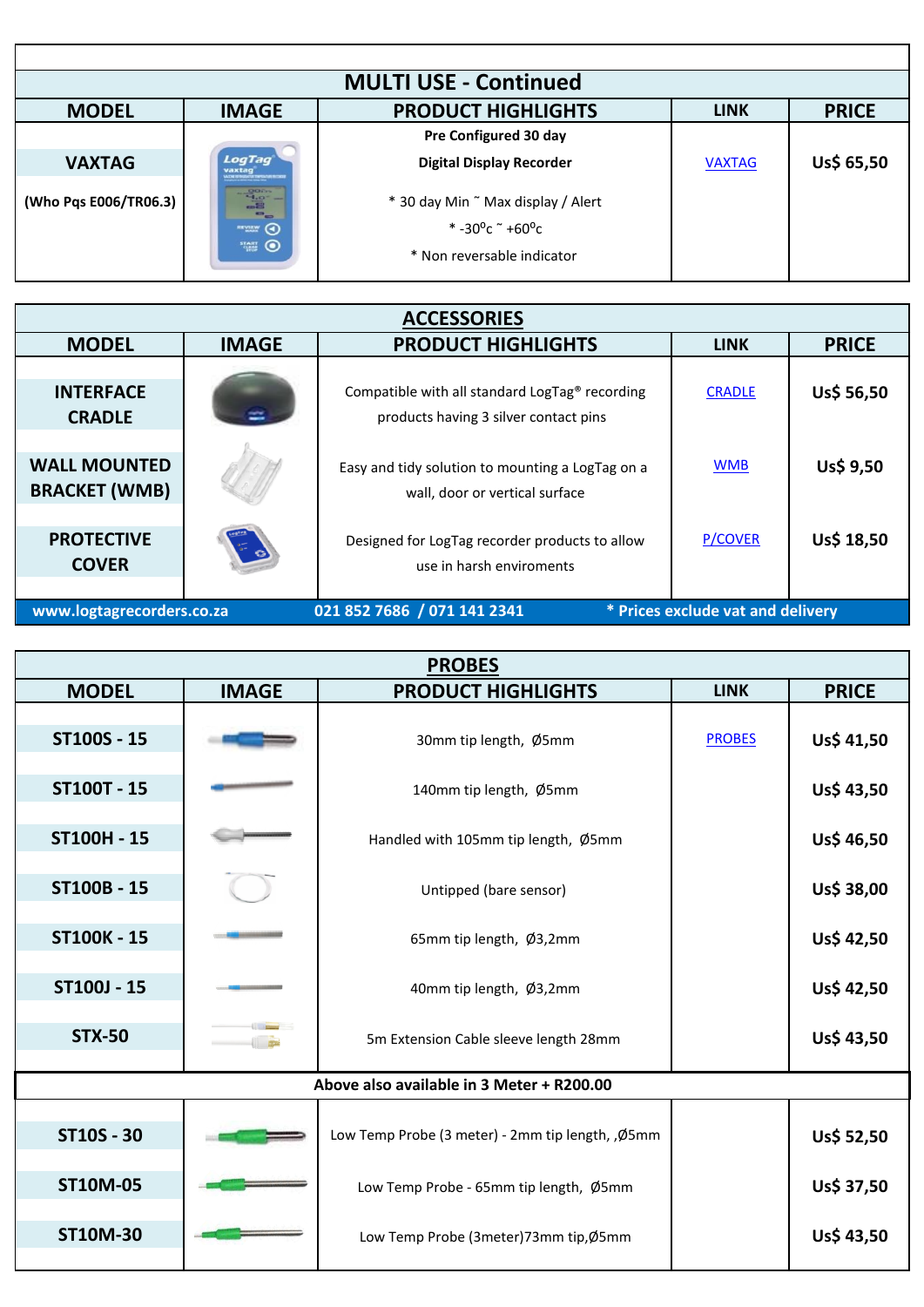| <b>LogTag SA- Temperature recorders</b>                                                       |                                                     |                                                                                                                                                                                                                                                  |                   |                           |  |
|-----------------------------------------------------------------------------------------------|-----------------------------------------------------|--------------------------------------------------------------------------------------------------------------------------------------------------------------------------------------------------------------------------------------------------|-------------------|---------------------------|--|
| Free software<br><b>SINGLE USE</b>                                                            |                                                     |                                                                                                                                                                                                                                                  |                   |                           |  |
| <b>MODEL</b>                                                                                  | <b>IMAGE</b>                                        | <b>PRODUCT HIGHLIGHTS</b>                                                                                                                                                                                                                        | <b>LINK</b>       | <b>PRICE</b>              |  |
| <b>USRIC - 8</b>                                                                              | LogTag                                              | USB - PDF Temperature Recorder<br>* Downloads directly to PDF via USB<br>* Single Use Recorder<br>* No software required<br>* Stickers and pouch included                                                                                        | $USRIC - 8$       | Us\$ 14,90                |  |
| <b>USRIC - 4</b>                                                                              | LogTag<br>Õ                                         | USB - Software Download with Logtag Analyzer<br>* Downloads with the FREE Logtag Analyzer<br>software via USB interface<br>* Single Use Recorder<br>* Stickers and pouch included                                                                | $USRIC - 4$       | Us\$ 13,50                |  |
| <b>USRID - 16</b><br>(Who Pqs E006/070)                                                       | LogTag<br>$-5.18c$<br>Ö<br>$\ddot{\mathbf{O}}$<br>Ш | Display USB - PDF Temperature Recorder<br>* Downloads directly to PDF via USB<br>* Single Use Recorder<br>* No software required<br>* Stickers and pouch included                                                                                | <b>USRID - 16</b> | Us\$ 16,50                |  |
| <b>SRIC - 4</b>                                                                               | LogTag<br><b>CI ALEST</b><br>$\rightarrow$ or       | <b>Temperature Recorder</b><br><b>Cradle Download</b><br>* Downloads with the FREE Logtag Analyzer<br>software via USB interface<br>* 2 Year battery life<br>* Single Use Recorder<br>* Stickers Included                                        | $SRIC - 4$        | Us\$ 12,70                |  |
| <b>HASO - 8</b>                                                                               |                                                     | <b>Humidity &amp; Temperature Recorder</b><br><b>Cradle Download</b><br>* Downloads with the FREE Logtag Analyzer<br>software via USB interface<br>* Single Use Recorder<br>* Stickers Included                                                  | <b>HASO - 8</b>   | Us\$ 39,00                |  |
| <b>SRIL-8</b>                                                                                 |                                                     | <b>Low Temperature Recorder</b><br><b>Cradle Download with Logtag Analyzer</b><br>* Downloads with the FREE Logtag Analyzer<br>software via USB interface<br>* Single Use Recorder<br>Company Video: https://www.youtube.com/watch?v=Sx0LeRg6FZQ | $SRIL - 8$        | Us\$ 45,00<br>(Pre-Order) |  |
| www.logtagrecorders.co.za<br>021 852 7686 / 071 141 2341<br>* Prices exclude vat and delivery |                                                     |                                                                                                                                                                                                                                                  |                   |                           |  |